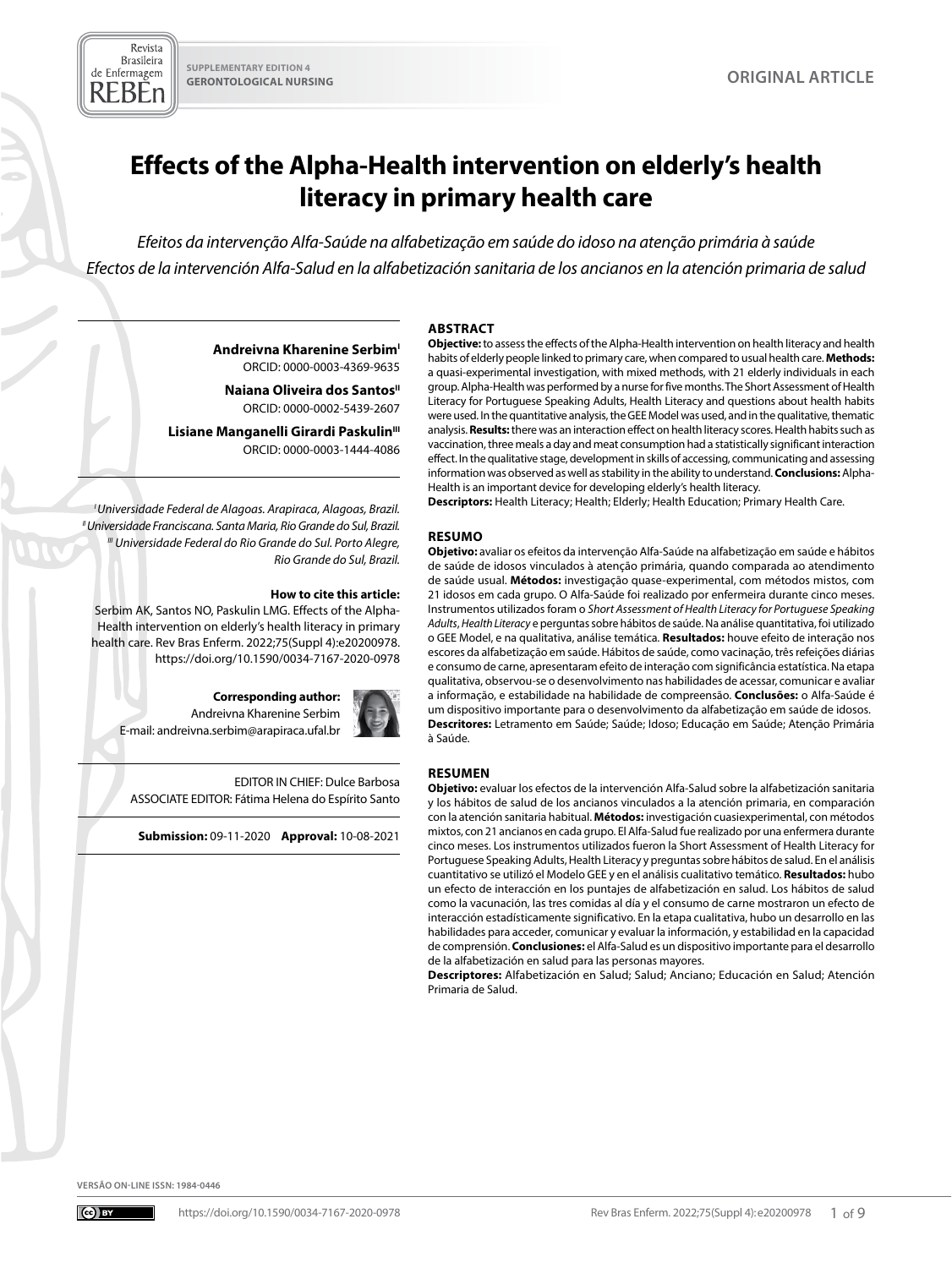#### **INTRODUCTION**

Health literacy has been considered a priority to reduce health inequalities<sup>(1)</sup>, through access to information and the ability to use it effectively, contributing to people's empowerment<sup>(2)</sup>. The scientific literature presents different concepts about it<sup>(2-3)</sup>. In the present study, it is defined as the degree to which people are able to access, understand, communicate and assess health information in order to maintain and promote health throughout life within different context<sup>(4)</sup>. The development of these health literacy skills can be considered a positive result of health education activities.

Some population groups may have low levels of health literacy, such as those made up of elderly people and, especially, those with low income and low education<sup>(5)</sup>. Moreover, they have great difficulty in performing self-care in the presence of chronic diseases, have high rates of hospital admissions and use of emergency services, in addition to early mortality $(6-8)$ .

To date, no population studies have been published in Brazil on health literacy. Brazilian studies are still scarce and assessed the general population's health literacy<sup>(9)</sup>, adults with a high level of education<sup>(10)</sup> and adults with and without hypertension<sup>(11)</sup>. Studies with elderly people were carried out in the community<sup>(12)</sup> and in the clinical/outpatient context $(13-14)$ .

Primary health care (PHC) is the ideal place to promote health and develop interventions that are accessible to the community. A recent study protocol<sup>(15)</sup> released an intervention to promote health literacy with elderly people from 16 health units in primary care in Spain.

One of the important outcomes for assessing health promotion actions is health literacy<sup>(2)</sup>. It appears that the studies that developed educational interventions with the elderly had positive results and, for the most part, addressed the digital context, and were directed towards people with better socioeconomic conditions(16).

There is, however, a gap in knowledge regarding the effects that an educational intervention, developed for vulnerable elderly people from a socioeconomic point of view, could develop on the health literacy of elderly people in a community. In this context, the educational intervention called Alpha-Health was developed, originated from a doctoral thesis and offered by a nurse in primary care. The activity aimed to promote elderly's health literacy, assessing an intervention model that could be replicated by nurses in PHC. Based on these considerations, this study seeks to answer the following research question: what are the effects of the Alpha-Health intervention on health literacy and health habits of vulnerable elderly linked to primary care, when compared to the usual health care for the elderly?

# **OBJECTIVE**

To assess the effects of the Alpha-Health intervention on health literacy and health habits of elderly people linked to primary care, when compared to usual health care.

# **METHODS**

# **Ethical aspects**

The study was approved by the Institutional Review Board of the *Universidade Federal do Rio Grande do Sul* (UFRGS), CAAE (*Certificado de Apresentação para Apreciação Ética* - Certificate of Presentation for Ethical Consideration).

#### **Design, place, and period**

It is a quasi-experimental investigation, with a mixed methods approach by concomitant triangulation. The research followed the recommendations of the Transparent Reporting of Evaluations with Nonrandomized Designs (TREND) of the Centers for Disease Control and Prevention (CDC)<sup>(17)</sup>.

The study was carried out in two primary care health units in the city of Arapiraca, Alagoas, northeastern Brazil, with an estimated population of 230,417 inhabitants and a Municipal Human Development Index (MHDI) of 0.649<sup>(18)</sup>. Data collection and intervention were carried out between September 2017 and July 2018.

#### **Selection criteria**

The inclusion criteria for defining the health units were: not having a group of elderly people on the health unit premises; having physical space to carry out the intervention; and not being the health units close to each other. Of 40 health units in the municipality, ten met the criteria and two were intentionally chosen, one being designated to carry out the intervention.

#### **Sample: inclusion and exclusion criteria**

The study participants were elderly users registered in the two health units chosen. The inclusion criteria were: declare to know how to read; be able to move to the reference health unit; and be available to participate in the intervention once a week for a period of five months. Exclusion criteria were: declare themselves unable to answer the interview, because they presented hearing or vision problems; have indication of cognitive deficit (score < 6 in the 10 point cognitive screener)<sup>(19)</sup>; and participate in some group in local health services.

The sample calculation was based on the validation study of the instruments Short Assessment of Health Literacy for Portuguese Speaking Adults (SALHPA- 50) and the brief version, SAHLPA-18<sup>(13)</sup>, using Winpepi V.11.44. The mean score of 37.7 points and a standard deviation of  $\pm$  9.0 were considered, with a sample of 226 elderly individuals when using the SAHLPA-50 in the validation study. With a power of 80% and a significance level of 0.05, considering a unit standard deviation and expecting a difference of one (01) standard deviation between the groups, the calculated sample was 34 elderly individuals. Adding 20% of losses, the final sample was 42 elderly individuals, with 21 elderly individuals in the Intervention Group (IG) and 21 in the Comparison Group (CG).

# **Study protocol**

For each health unit, a list was constructed with elderly's names in alphabetical order, address and telephone number for contact obtained through the individual e-SUS PHC registration. The first researcher contacted the elderly by telephone or in person and assessed inclusion and exclusion criteria of participants.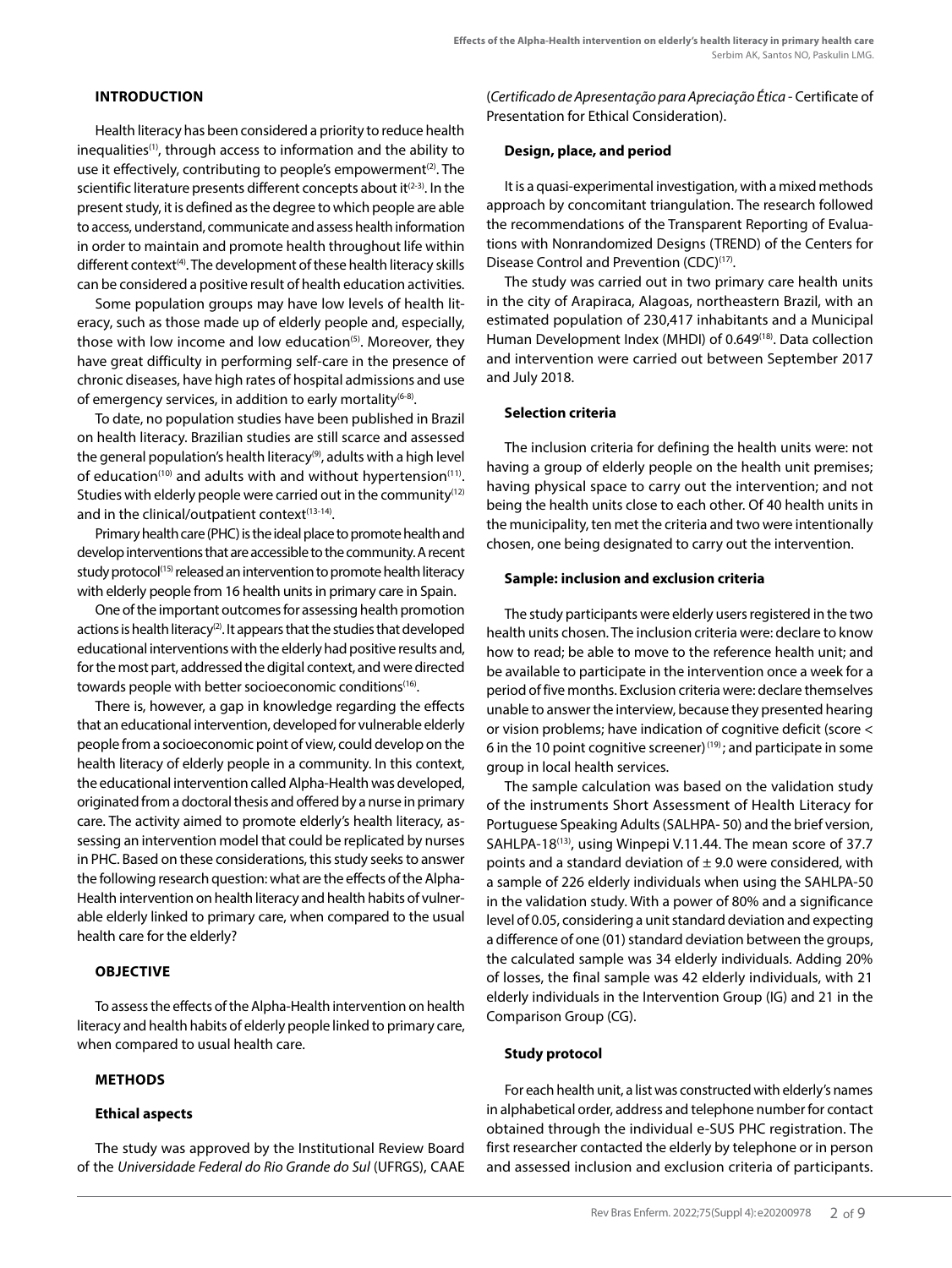This approach was performed until the number of participants needed for IG and CG was completed. The interviews lasted approximately 60 minutes and were conducted in the facilities of the health units.

Age, sex, marital status, education, income and with whom the elderly lived were collected. To detect health literacy quantitatively, the adapted and validated instrument SAHLPA-18, of 18 terms, which assesses the pronunciation and understanding of health terms<sup>(13)</sup>, was used. The application provides for the presence of an interviewer who uses cards with a term printed in bold at the top and with two association words at the bottom. The interviewees were asked to read aloud the term in bold. The interviewer read the two words of the association and asked which one was associated with the term<sup>(14)</sup>. Each correct term (reading and association) corresponded to 1 point with a maximum score of 18. After that, the interviewees were classified as having inadequate health literacy (1-14 points) or adequate health literacy (15 -18 points) $(13)$ .

In the qualitative stage, the Health Literacy instrument was used, built in Canada and adapted for use in Brazil, composed of open-ended and closed-ended questions<sup>(4,20)</sup>. The interview starts with a question about an interest or concern in health experienced and chosen by participants, who answers the other questions based on a specific health situation ("In the last month, what did you think about your health?"). Next, questions about this health situation, the sources of information used related to the situation, understanding, sharing and impact of the information accessed on individuals' health<sup>(20)</sup> are asked. The questions that make up the Health Literacy instrument are organized based on health literacy skills (access, understand, communicate and assess health information).

Some variables from the *Caderneta de Saúde da Pessoa Idosa* <sup>(21)</sup> were also used as outcomes, such as health habits and vaccination schedule (influenza, diphtheria-tetanus and hepatitis B).

The Alpha-Health intervention<sup>(22)</sup> lasted for five months (20 weeks) and was conducted by a nurse in an IG health unit in a space to develop groups. Each meeting lasted 1 hour and 30 minutes. The intervention was structured based on health literacy skills: accessing/searching for health information (finding health information and necessary health services); understanding health information (working on understanding different themes)); communicating health information (developing the confidence to share health information with professionals, family and friends); and assessing health information (identifying reliable sources of information in the health system and on the internet). In all meetings, these skills were worked, using devices that arouse elderly's interest and reflection, such as videos, workshops, games, dynamics, exhibition and discussion of themes, printed material, figures and a visit to an elder association.

The themes addressed, which had as reference the Active Aging Policy<sup> $(23)$ </sup>, were: use of the health services network; use and storage of medications; healthy eating; healthy habits; oral health; mental health; falls; physical activity; men's and women's health; sexuality; human rights; elderly's rights; work and retirement; abuse and violence; popular participation; and healthy environments. At the end of the intervention, the elderly were interviewed in the same way they were at baseline.

#### **Analysis of results, and statistics**

Descriptive and inferential analyses were performed in SPSS v.25. The GEE Model was used to compare groups, times, and interaction (group\*time)<sup>(24)</sup>. For binary variables, the binomial distribution with logit link function was used. For continuous variables, the normal distribution with identity link function was used. The model was constructed using an independent working correlation matrix and a robust estimator covariance matrix. The post-hoc test used was Bonferroni's. The significance level established was 5%.

For the organization of qualitative data, qualitative solutions research Nvivo (QSR NVivo), version 11.0, was used. The interviews were transcribed and analyzed through thematic analysis<sup>(25)</sup>, using as categories the questions that make up the Health Literacy instrument. These categories gave rise to the themes that emerged and were used for comparison at baseline and follow-up and for the comparison of data between the IG and CG.

Quantitative and qualitative data triangulation occurred during the interpretation and analysis of results, seeking to understand the divergences and similarities between the findings<sup>(26)</sup>. In the present study, the qualitative stage had a greater weight than the quantitative stage.

#### **RESULTS**

Table 1 shows elderly's sociodemographic characteristics at the baseline of the study, presenting data from the 21 elderly individuals from the CG and IG. This table demonstrates that the p-values were not statistically significant and that the groups were similar. In the CG, there were six losses (one participant gave up; three participants moved; two participants were not found). In the IG, there were eight losses during the educational intervention (five participants gave up; two participants moved; one participant was injured). Therefore, in the follow-up interviews, there were 13 elderly individuals in the IG and 15 in the CG.

**Table 1 –** Elderly's sociodemographic characteristics at baseline, Arapiraca, Alagoas, Brazil, 2017

|                                               | *CG (n=21) | †IG (n=21) | p     |
|-----------------------------------------------|------------|------------|-------|
| Age                                           |            |            |       |
| 60-69                                         | 81%        | 71.4%      | 0.726 |
| 70-79                                         | 19%        | 23.8%      |       |
| 80 and older                                  |            | 4.8%       |       |
| Sex                                           |            |            |       |
| Female                                        | 76.2%      | 66.7%      | 0.734 |
| Marital status                                |            |            |       |
| Without a partner                             | 61.9%      | 47.6%      | 0.501 |
| With whom does the elderly live? <sup>#</sup> |            |            |       |
| Spouse                                        | 11 (36.7)  | 8(22.9)    |       |
| Grandchild                                    | 7 (23.3)   | 9(25.7)    |       |
| Child                                         | 6 (20)     | 8(22.9)    |       |
| Alone                                         | 5 (16.7)   | 5(14.3)    |       |
| Others                                        | 1(3.3)     | 5(14.3)    |       |
| Cognitive assessment                          | 7 [6; 8]   | 7[6;8]     | 0.517 |
| Study years                                   | 4 [1; 5]   | 4[2;5]     | 0.899 |
| Number of minimum wages <sup>§</sup>          | 1[1;1]     | 1 [1; 2]   | 0.680 |

*Categorical variables were expressed, as relative frequency and continuous variables, by median, and interquartile interval [q1; q3], for those with asymmetric distribution.*

*\*CG= Comparison Group; †IG= Intervention Group; ‡ Multiple response: CG (30); IG (35); § Current minimum wage = R\$ 937.00 (about US\$170.36), Brazil, 2017.*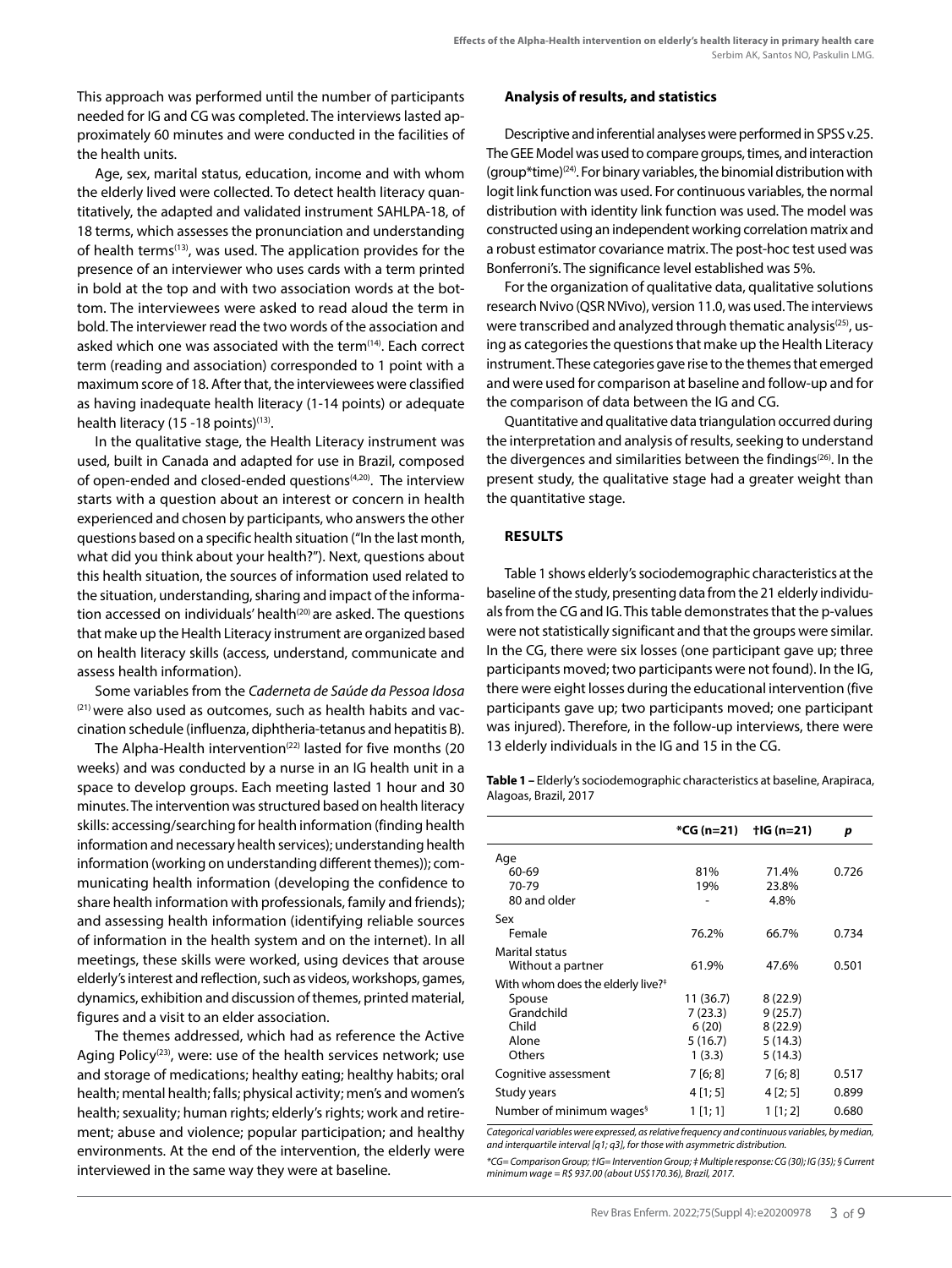Regarding the interaction effect on the mean of SAHLPA, when comparing the baseline and follow-up, it is verified that health literacy scores increased in both groups, from 10.9 to 11.5 in the CG and from 10.7 to 12.7 in the IG, but without statistical significance. The proportion of elderly people classified as having adequate health literacy also increased in both groups, with a greater difference in the IG (from 23.8% to 38.5%), without statistical significance.

Regarding the comparison of the proportions of health habits between groups and times and the interaction effect, there were statistically significant changes (p≤0.001) in having three meals a day at baseline (mean=79.5; - CI 95%: [64.1; 89.4]) and follow-up (mean=100; - 95% CI: [100; 100]). Interaction could not be calculated, however, the mean times differed regardless of group, suggesting that this difference is due to the IG. Meat consumption showed statistically significant changes (p≤0.001) at baseline (mean=88.3; 95% CI: [74.5; 95.1]) and follow-up (mean=100; - 95% CI: [100;100]). Regardless of group, the mean showed a difference between times. Fixing time, the mean of meat consumption was different between the groups.

Influenza, hepatitis B and diphtheria-tetanus vaccination rates also showed statistically significant changes (p≤0.001) in the proportions at baseline (mean=69.1; 95% CI: [53.7; 81.2]), (mean=8.4; - 95% CI: [2.7; 22.8]), (mean=23.5; - 95% CI: [13; 38.7]) and at follow-up respectively (mean=100; - 95% CI: [100; 100]), (mean=32.8; - 95% CI: [12.8; 61.9]), (mean=67.6; - 95% CI: [39.3; 87.1]). Regarding influenza vaccine, interaction could not be calculated; however, the mean time differed regardless of group, suggesting that this difference is due to the IG. In hepatitis B and diphtheria-tetanus vaccines, the Bonferroni test was ≤0.001 in both comparisons: when fixing the group and comparing the time, and when fixing the time and comparing the group.

In the other health habits, an increase in the proportion of responses considered positive in the IG was observed, such as baseline leisure activities (mean=19; - 95% CI: [7.3; 41.2]) for follow-up (mean=30.8; - 95% CI: [12;59.1]), baseline physical activities (mean=28.6; - 95% CI: [13.4; 50.8]) to follow-up (mean=61.5; - 95% CI: [34.4; 83]), baseline fruit and vegetable consumption (mean=76.2; - 95% CI: [54;89.7]) for follow-up (mean=84.6; - 95% CI: [54.9; 96.1]), baseline water intake (mean=61.9; - 95% CI: [40.4; 79.7]) for follow-up (mean=92.3; - 95% CI: [60.9; 98.9]). In the consumption of cake, desserts, oil, sugar and salt, the same decrease in the proportion of responses in IG was observed, as at baseline (mean=61.9; - 95% CI: [40.2;79.7]) for the follow-up (mean=15.4; - 95% CI: [3.9;45.1]). These results were not statistically significant.

The charts below present the four categories that make up the qualitative stage of the study, i.e., the health literacy ability to seeking/accessing, understanding, sharing and assessing health information. Each chart is divided by the occurrence of themes in the CG and IG, at baseline and follow-up, in addition to the lines that exemplify the themes presented.

In Chart 1, regarding the ability to seeking/accessing health information, it was observed that the main source of information referred was the doctor and that most of the health information received was considered prescriptive.

Chart 2 presents the results of category *Ability to understanding health information*. It was observed that actions about what the elderly did when they did not understand a medical term did not change at baseline and follow-up in both groups.

| Category: Ability to seeking/accessing health information                                                                                                                                                                                                                                                                                                                                                 |                                                                                                                                                                                                                                                                             |                                                                                                                                                                                                                                                                                   |                                                                                                                                                                                                                                                                                                                                                                                                                                                                                                        |  |
|-----------------------------------------------------------------------------------------------------------------------------------------------------------------------------------------------------------------------------------------------------------------------------------------------------------------------------------------------------------------------------------------------------------|-----------------------------------------------------------------------------------------------------------------------------------------------------------------------------------------------------------------------------------------------------------------------------|-----------------------------------------------------------------------------------------------------------------------------------------------------------------------------------------------------------------------------------------------------------------------------------|--------------------------------------------------------------------------------------------------------------------------------------------------------------------------------------------------------------------------------------------------------------------------------------------------------------------------------------------------------------------------------------------------------------------------------------------------------------------------------------------------------|--|
| <b>CG*</b> baseline themes                                                                                                                                                                                                                                                                                                                                                                                | CG* follow-up themes                                                                                                                                                                                                                                                        | <b>IG+</b> baseline themes                                                                                                                                                                                                                                                        | IG+ follow-up themes                                                                                                                                                                                                                                                                                                                                                                                                                                                                                   |  |
| 1 - Doubts about the chosen<br>health situation: reported<br>having doubts about whether<br>the chosen health situation was<br>serious: about what was the<br>health situation; others reported<br>that they had no doubts or were<br>not concerned about the chosen<br>health situation.<br>2 -Predominant sources of<br>information: doctor; health unit;<br>emergency service; television<br>programs. | 1 - Doubts about the<br>chosen health situation:<br>similar to the baseline<br>2-Predominant sources<br>of information: similar<br>to the baseline, but the<br>emergency service and<br>television programs were<br>not mentioned.                                          | 1 - Doubts about the chosen<br>health situation: similar to<br>the CG baseline, but some IG<br>participants were unable to<br>answer this question.<br>2 -Predominant sources<br>of information: doctor;<br>emergency service; people<br>with the same problem.                   | 1 - Doubts about the chosen health<br>situation: reported having doubts about<br>food: about what the health situation<br>was; about the complexity of the health<br>situation; others reported that they had no<br>doubts or were not concerned about the<br>chosen health situation; some reported<br>concern in solving the health situation;<br>worry about being dependent.<br>2-Predominant sources of information:<br>doctor; health unit; Alpha-Health nurse;<br>people with the same problem. |  |
| <b>Examples of participants' speeches</b>                                                                                                                                                                                                                                                                                                                                                                 |                                                                                                                                                                                                                                                                             |                                                                                                                                                                                                                                                                                   |                                                                                                                                                                                                                                                                                                                                                                                                                                                                                                        |  |
| 1 - Doubts I didn't have any that<br>I didn't even know what it was.<br>(Participant 20, female, 60 years old)<br>2 - No, the doctor doesn't quide<br>me, she just gives me the medicine.<br>(Participant 15, female, 61 years old)<br>$\sim$ $\sim$ $\sim$ $\sim$ $\sim$ $\sim$ $\sim$ $\sim$                                                                                                            | 1 - The doubt I had was<br>because I felt many things,<br>but I didn't know it was<br>diabetes. (Participant 4,<br>female, 74 years old)<br>2 - At the health center they<br>give information about<br>medication and pressure.<br>(Participant 4, female, 74<br>years old) | 1 - I didn't know and didn't<br>even know what the word<br>diabetes was. (Participant 19,<br>female, 61 years old)<br>2 - The neighbor had surgery<br>and almost died. I always<br>visited him and he told me how<br>the illness started. (Participant<br>16, male, 64 years old) | 1 - I thought it was a simpler disease, right,<br>that this little pain in the legs was normal,<br>the doctor said you could have a stroke.<br>(Participant 3, female, 68 years old)<br>2 - In the health unit, the information was<br>clear and this has been arousing, because<br>illness is not a joke. (Participant 5, female,<br>61 years old)                                                                                                                                                    |  |

**Chart 1 -** Presentation of themes and examples of participants' statements, referring to category *Ability to seeking/accessing health information*, at baseline and follow-up, Arapiraca, Alagoas, Brazil, 2018

*\*CG= Comparison Group; †IG= Intervention Group.*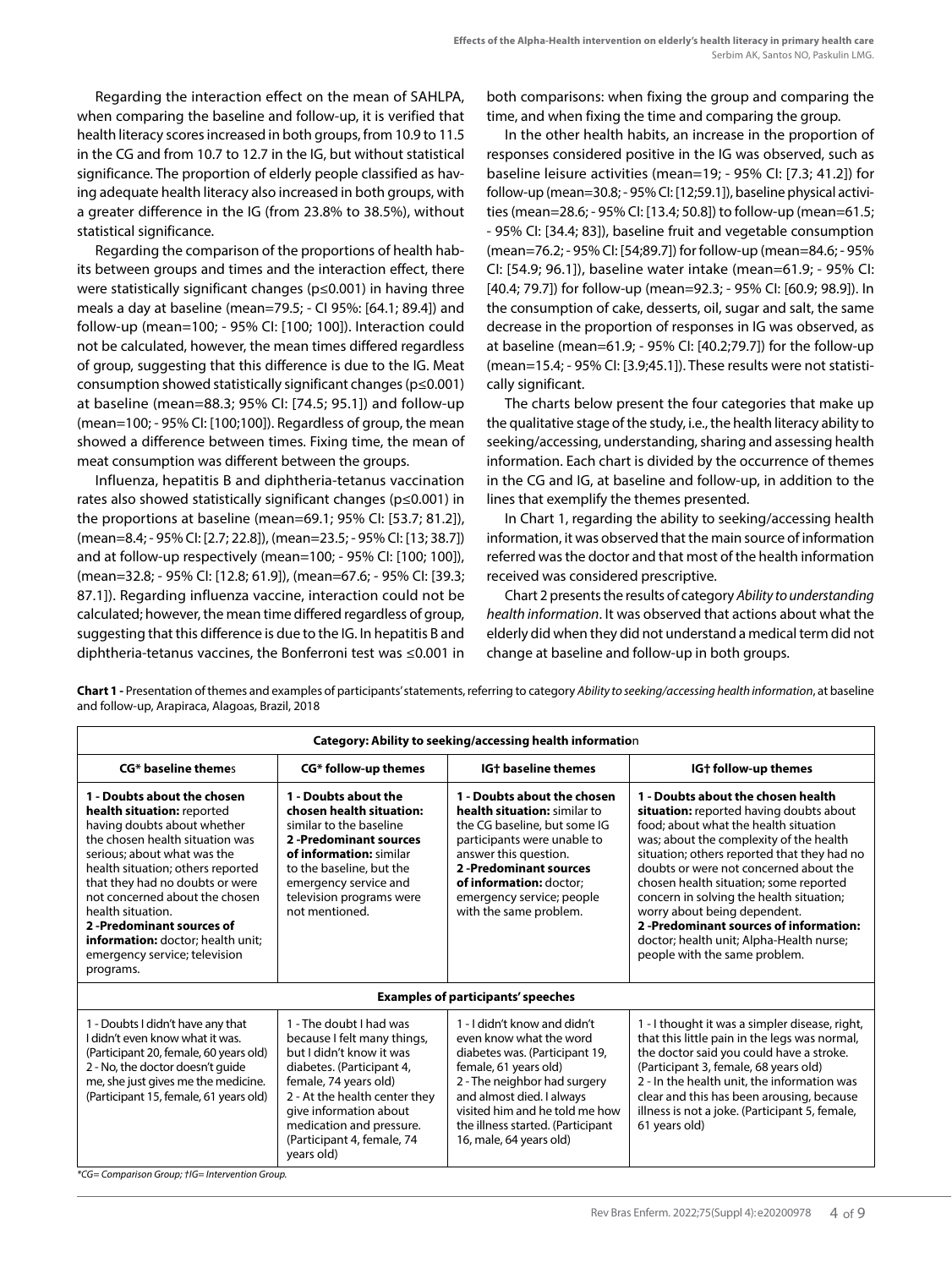**Chart 2 -** Presentation of themes and examples of participants' statements, referring to category *Ability to understanding health information*, at baseline and follow-up, Arapiraca, Alagoas, Brazil, 2018

| <b>Category: Ability to understanding health information</b>                                                                                                                                                                                                    |                                                                                                                                                                                                                                           |                                                                                                                                                                                                                 |                                                                                                                                                                                                                                    |
|-----------------------------------------------------------------------------------------------------------------------------------------------------------------------------------------------------------------------------------------------------------------|-------------------------------------------------------------------------------------------------------------------------------------------------------------------------------------------------------------------------------------------|-----------------------------------------------------------------------------------------------------------------------------------------------------------------------------------------------------------------|------------------------------------------------------------------------------------------------------------------------------------------------------------------------------------------------------------------------------------|
| <b>CG*</b> baseline themes                                                                                                                                                                                                                                      | CG* follow-up themes                                                                                                                                                                                                                      | <b>IG+</b> baseline themes                                                                                                                                                                                      | IGt follow-up themes                                                                                                                                                                                                               |
| What they did when they did not<br>understand a medical term: 1 - most<br>reported doing nothing when they do<br>not understand the information; 2 - some<br>mentioned asking family and friends; 3 -<br>the others mentioned asking the doctor.                | What they did when they did<br>not understand a medical<br>term: similar to the baseline<br>(except item 2, which was not<br>mentioned)                                                                                                   | What they did when they did<br>not understand a medical<br><b>term:</b> 1 - reported doing<br>nothing when they do not<br>understand the information:<br>2 - some reported trying to<br>understand on their own | What they did when they did<br>not understand a medical term:<br>1 - reported doing nothing when<br>they do not understand the<br>information: 2 - related the lack of<br>understanding to aspects of aging.                       |
| <b>Examples of participants' speeches</b>                                                                                                                                                                                                                       |                                                                                                                                                                                                                                           |                                                                                                                                                                                                                 |                                                                                                                                                                                                                                    |
| 1 - I didn't ask why I was embarrassed,<br>because the person would think I was<br>stupid. (Participant 10, male, 73 years old)<br>2 - I asked my wife. (Participant 11, male,<br>63 years old)<br>3 - I asked again. (Participant 14, female,<br>62 years old) | 1 - I don't ask or ask the person<br>to explain again. (Participant 2,<br>male, 67 years old)<br>3 - Occasionally he said a word I<br>didn't understand, I asked again<br>to clear up the doubt. (Participant<br>7, female, 61 years old) | 1 - I stay quiet not<br>understanding, not to disturb.<br>(Participant 3, female, 68 years<br>old)<br>2 - There are things that I go after<br>and want to know. (Participant 8,<br>female 61 years old)         | 1 - I don't ask again, I keep<br>thinking to myself. (Participant<br>10, female, 63 years old)<br>2 - Lately I even have vision<br>problems, I don't hear well and I<br>don't understand. (Participant 3,<br>female, 68 years old) |

*\*CG= Comparison Group; †IG= Intervention Group.*

**Chart 3 -** Presentation of themes and examples of participants' statements, referring to category *Ability to sharing health information*, at baseline and follow-up, Arapiraca, Alagoas, Brazil, 2018

| <b>Category: Ability to communicating/sharing health information</b>                                                                                                                                                                                                                                                                                                                                                                                                                                  |                                                                                                                                                                                                                                                                                                                                                                                                                                                 |                                                                                                                                                                                                                                                                                                                                                                                                                                                                                                                                       |                                                                                                                                                                                                                                                                                                                                                                                                                                                                                                                                                          |
|-------------------------------------------------------------------------------------------------------------------------------------------------------------------------------------------------------------------------------------------------------------------------------------------------------------------------------------------------------------------------------------------------------------------------------------------------------------------------------------------------------|-------------------------------------------------------------------------------------------------------------------------------------------------------------------------------------------------------------------------------------------------------------------------------------------------------------------------------------------------------------------------------------------------------------------------------------------------|---------------------------------------------------------------------------------------------------------------------------------------------------------------------------------------------------------------------------------------------------------------------------------------------------------------------------------------------------------------------------------------------------------------------------------------------------------------------------------------------------------------------------------------|----------------------------------------------------------------------------------------------------------------------------------------------------------------------------------------------------------------------------------------------------------------------------------------------------------------------------------------------------------------------------------------------------------------------------------------------------------------------------------------------------------------------------------------------------------|
| <b>CG*</b> baseline themes                                                                                                                                                                                                                                                                                                                                                                                                                                                                            | CG* follow-up themes                                                                                                                                                                                                                                                                                                                                                                                                                            | <b>IG+</b> baseline themes                                                                                                                                                                                                                                                                                                                                                                                                                                                                                                            | IG+ follow-up themes                                                                                                                                                                                                                                                                                                                                                                                                                                                                                                                                     |
| Information that would be<br>shared with other elderly: 1 -<br>search for a doctor; 2 - have healthy<br>habits; 3 - pray and have faith; 4 - be<br>careful with the disease; 5 - seek<br>complementary practices.                                                                                                                                                                                                                                                                                     | Information that would be<br>shared with other elderly:<br>similar to the baseline<br>(except item 3, which was not<br>mentioned)                                                                                                                                                                                                                                                                                                               | Information that would be shared<br>with other elderly: 1 - take care<br>not to worsen the health situation;<br>2 - have healthy habits; 3 - look for<br>a specialist doctor; 4 - some did not<br>know what to suggest.                                                                                                                                                                                                                                                                                                               | Information that would be<br>shared with other elderly: 1 -<br>seek health information; 2 - look<br>for a doctor; 3 - have a healthy diet;<br>4 - follow drug treatment.                                                                                                                                                                                                                                                                                                                                                                                 |
|                                                                                                                                                                                                                                                                                                                                                                                                                                                                                                       |                                                                                                                                                                                                                                                                                                                                                                                                                                                 | <b>Examples of participants' statements</b>                                                                                                                                                                                                                                                                                                                                                                                                                                                                                           |                                                                                                                                                                                                                                                                                                                                                                                                                                                                                                                                                          |
| 1 - See a doctor for treatment.<br>(Participant 3, male, 68 years old)<br>2 - Do not eat too much salt or fatty<br>foods. (Participant 4, female, 74<br>years old)<br>3 - Wait for God, have faith.<br>(Participant 9, female, 62 years old)<br>4 - I would say that he should<br>take care of himself, because he is<br>getting old. (Participant 2, male, 67<br>years old)<br>5 - I give advice and the herbs<br>I have, such as Mororó, Aroeira,<br>Jatobá (Participant 10, male, 73<br>years old) | 1 - So you try to go to the doctor<br>first, because we have to go,<br>right? (Participant 6, female, 61<br>vears old)<br>2 - To do the regimens and<br>exercises you need. (Participant<br>14, female, 62 years old)<br>3 - I think they should take care<br>of themselves and measure the<br>pressure. (Participant 5, female,<br>69 years old)<br>4 - Herbal tea and natural remedy<br>is very good. (Participant 10,<br>male, 73 years old) | 1 - You have to move, do some<br>physical activity, not to get worse.<br>(Participant 13, female, 81 years<br>old)<br>2 - If you follow the diet hard and<br>take the drugs, you can control<br>it, but no one can control it.<br>(Participant 7, male, 62 years old)<br>3 - Going to a specialist doctor,<br>which is very difficult for those<br>who don't have a lot of money.<br>(Participant 6, female, 73 years old)<br>4 - I don't know, because I<br>didn't receive any information.<br>(Participant 15, male, 78 years old). | 1 - Look for the health center, ask<br>the right people for information.<br>(Participant 1, female 65 years old)<br>2 - The doctor will give the solution<br>for this type of problem. (Participant<br>20, male, 76 years old)<br>3 - Be careful with food, be careful<br>with salt. Which is what I'm doing<br>after the group. (Participant 6, female,<br>73 years old)<br>4 - Each organism works differently<br>and what works for one doesn't work<br>for another. You cannot stop taking<br>the medicine. (Participant 8, female,<br>61 years old) |

*\*CG= Comparison Group; †IG= Intervention Group.*

**Chart 4 -** Presentation of themes and examples of participants' statements regarding the ability to assess health information, at baseline and follow-up, Arapiraca, Alagoas, Brazil, 2018

| <b>Category: Ability to assess health information</b>                                                                                                                                                                     |                                                                                           |                                                                                                                                                                                                       |                                                                                                                                                                                                      |
|---------------------------------------------------------------------------------------------------------------------------------------------------------------------------------------------------------------------------|-------------------------------------------------------------------------------------------|-------------------------------------------------------------------------------------------------------------------------------------------------------------------------------------------------------|------------------------------------------------------------------------------------------------------------------------------------------------------------------------------------------------------|
| <b>CG baseline themes</b>                                                                                                                                                                                                 | <b>CG follow-up themes</b>                                                                | <b>IG baseline themes</b>                                                                                                                                                                             | IG follow-up themes                                                                                                                                                                                  |
| <b>Impact of health information</b><br>on participants' lives: 1 - they<br>reported changes in the care for<br>the disease; 2 - some reported not<br>making a difference in life; 3 - for<br>others, it made a difference | <b>Impact of health information</b><br>on participants' lives: similar to<br>the baseline | <b>Impact of health information</b><br>on participants' lives: 1 - they<br>reported changes in care for the<br>disease; 2 - some reported not<br>making a difference in life; 3 -<br>changes in food. | Impact of health information on<br>participants' lives: 1 - they reported<br>changes to healthy habits; 2 - increased<br>knowledge about the chosen health<br>situation; 3 - changes in disease care |

To be continued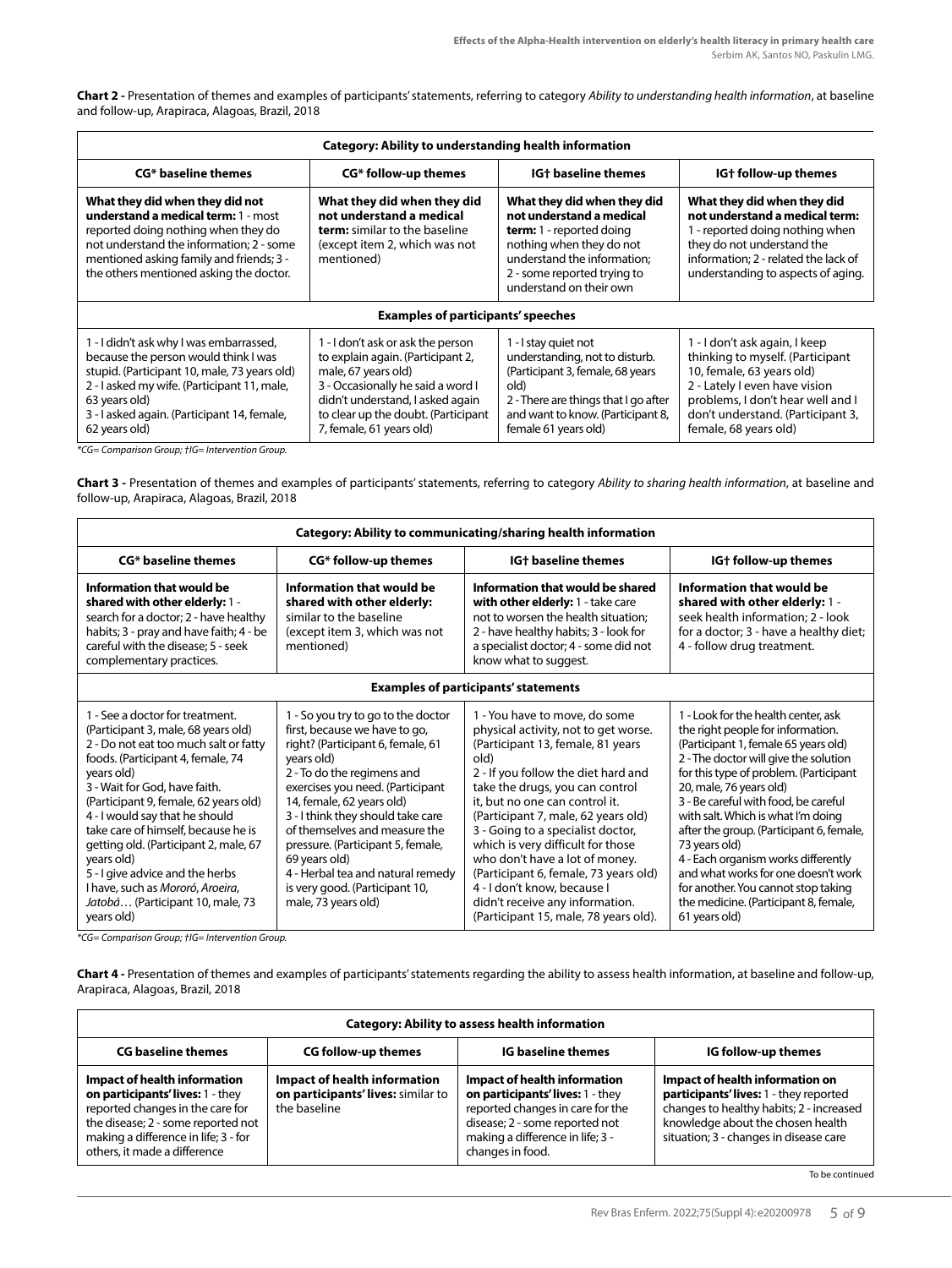Chart 4 (concluded)

| <b>Category: Ability to assess health information</b>                                                                                                                                                                                                                                                                           |                                                                                                                                                                                                                                                                                                                   |                                                                                                                                                                                                                                                                                                                                                          |                                                                                                                                                                                                                                                                                                                                                                                                                                       |
|---------------------------------------------------------------------------------------------------------------------------------------------------------------------------------------------------------------------------------------------------------------------------------------------------------------------------------|-------------------------------------------------------------------------------------------------------------------------------------------------------------------------------------------------------------------------------------------------------------------------------------------------------------------|----------------------------------------------------------------------------------------------------------------------------------------------------------------------------------------------------------------------------------------------------------------------------------------------------------------------------------------------------------|---------------------------------------------------------------------------------------------------------------------------------------------------------------------------------------------------------------------------------------------------------------------------------------------------------------------------------------------------------------------------------------------------------------------------------------|
| <b>Examples of participants' statements</b>                                                                                                                                                                                                                                                                                     |                                                                                                                                                                                                                                                                                                                   |                                                                                                                                                                                                                                                                                                                                                          |                                                                                                                                                                                                                                                                                                                                                                                                                                       |
| 1 - Because it's a reason for me to<br>be more careful with my health.<br>(Participant 8, female, 69 years old)<br>2 - I didn't improve anything, it<br>didn't solve my health problem.<br>(Participant 7, female, 61 years old)<br>3 - They made a difference for the<br>better, right? (Participant 3, male,<br>68 years old) | I - Mainly taking care of your food,<br>going for a walk. (Participant 12,<br>female, 63 years old)<br>2 - Very little. Because I don't do<br>physical activity, right? (Participant<br>7, female, 61 years old)<br>3 - Relieved a little worry about the<br>disease. (CG Participant 6, female,<br>61 years old) | I - The quidelines on how to<br>carry out the treatment made a<br>difference. (Participant 14, female,<br>60 years old)<br>2 - No, I'm used to not receiving<br>information. Life goes on with its<br>problems. (Participant 3, female,<br>68 years old)<br>3 - I can no longer eat everything<br>I could eat. (Participant 19,<br>female, 61 years old) | 1 - I started to eat differently, every<br>day I make salad and I try to exercise.<br>(Participant 5, female, 61 years old)<br>2 - Before I had the problem and<br>didn't know what it was, now I<br>know how to deal with my disease.<br>(Participant 10, female, 63 years old)<br>3 - When the information is good, it<br>makes a difference, in the medication,<br>I didn't stop anymore. (Participant 8,<br>female, 61 years old) |

*\*CG= Comparison Group; †IG= Intervention Group.*

In Chart 3, about the information that participants would share with other elderly people, it was observed that the information had a basic character and little development of content.

Chart 4 refers to category *Ability to assess health information*. Most participants from both groups reported the impact of information on health, but were unable to describe in-depth the changes generated in health.

#### **DISCUSSION**

Considering participants' sociodemographic data, most of the elderly were female, lived accompanied, had few years of education and low income, corroborating a study that presented the profile of elderly people in a community in northeastern Brazil<sup>(27)</sup>.

The interaction of SAHLPA score means had a slight increase in both groups after the intervention, with no statistical significance. Even after Alpha-Health, most participants continued with inadequate health literacy, although there was an increase in the proportion of elderly people with adequate health literacy. Intervention studies that used other health literacy assessment instruments were identified and demonstrated the increase in health literacy scores in adults with high education in Japan<sup>(28)</sup> and in adults with low education in Australia<sup>(29)</sup>.

As for the increase in the proportion of elderly people with adequate health literacy, especially in the IG, the result was still lower than the proportion found in category *Adequate health literacy* (43.4%) in a Brazilian study with a cross-sectional design carried out with elderly diabetics from an outpatient clinic in São Paulo<sup>(14)</sup>.

The relationship between health literacy and health habits was also verified in a previous study<sup>(30)</sup>. Another investigation found a positive association between elderly people with higher health literacy and who received the influenza and/or pneumococcus vaccine<sup>(31)</sup>. After the intervention, participants developed health literacy skills to access and use a vaccination service that was available at the health facility.

Health professionals are important providers of health information and need to know strategies to reduce health literacy demands through effective interpersonal communication, health materials in written and visual formats, and creating environments that improve care delivery<sup>(32)</sup>. It should be noted, however, that professional nurses from the health units were not mentioned at any time as a source of information or as a reference professional at baseline. This finding leads to reflection on a doctor-centered care and on how the nursing care developed is having an impact on elderly's lives in communities.

It was observed that participants had difficulties in understanding terms from the SAHLPA, as found in a study<sup>(29)</sup>, who interviewed adults with inadequate health literacy and who had difficulty reading and understanding the meaning of health terms. The absence of changes can be related to numerous factors, such as low education or the physical, cognitive and psychological changes of aging that can compromise learning. The reduced development of this skill can have repercussions in chronic disease management. Thus, health professionals must be aware of the difficulties of elderly users and direct care according to each person's specificities using various tools to improve communication and understanding of health information.

Studies assessing the demand for health care show that inadequate health literacy can have negative psychological effects, since individuals may feel intimidated or anxious<sup>(33)</sup>, impairing interaction and communication with caregivers $(34)$ .

It was observed that the elderly were at the functional level of health literacy<sup>(2)</sup>, with little criticism and reflection on how to deal with health information and not knowing what to suggest for other elderly people. Others resorted to religion and complementary practices to indicate to other elderly people, meeting the results of a Brazilian study(35), in which the elderly relied on the use of teas, medicinal herbs and home care practices. It is possible that these practices are part of their daily lives, however, the fact that the elderly, in some cases, rely on and share popular information and not on information provided by caregivers is concerned.

After Alpha-Health, the elderly in the IG seem to have given greater importance to the search for health information and it was clear to them that the information useful for some might not be useful for others, which demonstrates the importance of care for each individual, confirming the result of a study with adults and the elderly in Ireland<sup>(36)</sup>.

In data triangulation, the ability to access health information seemed to reflect what was learned during Alpha-Health, which may be related to the improvement of health habits. Access to the Basic Health Unit and the importance of information from it impacts on better vaccination adherence, with statistically significant results.

With regard to the comprehension skill, although SAHLPA only assesses the reading and association of terms in the health area,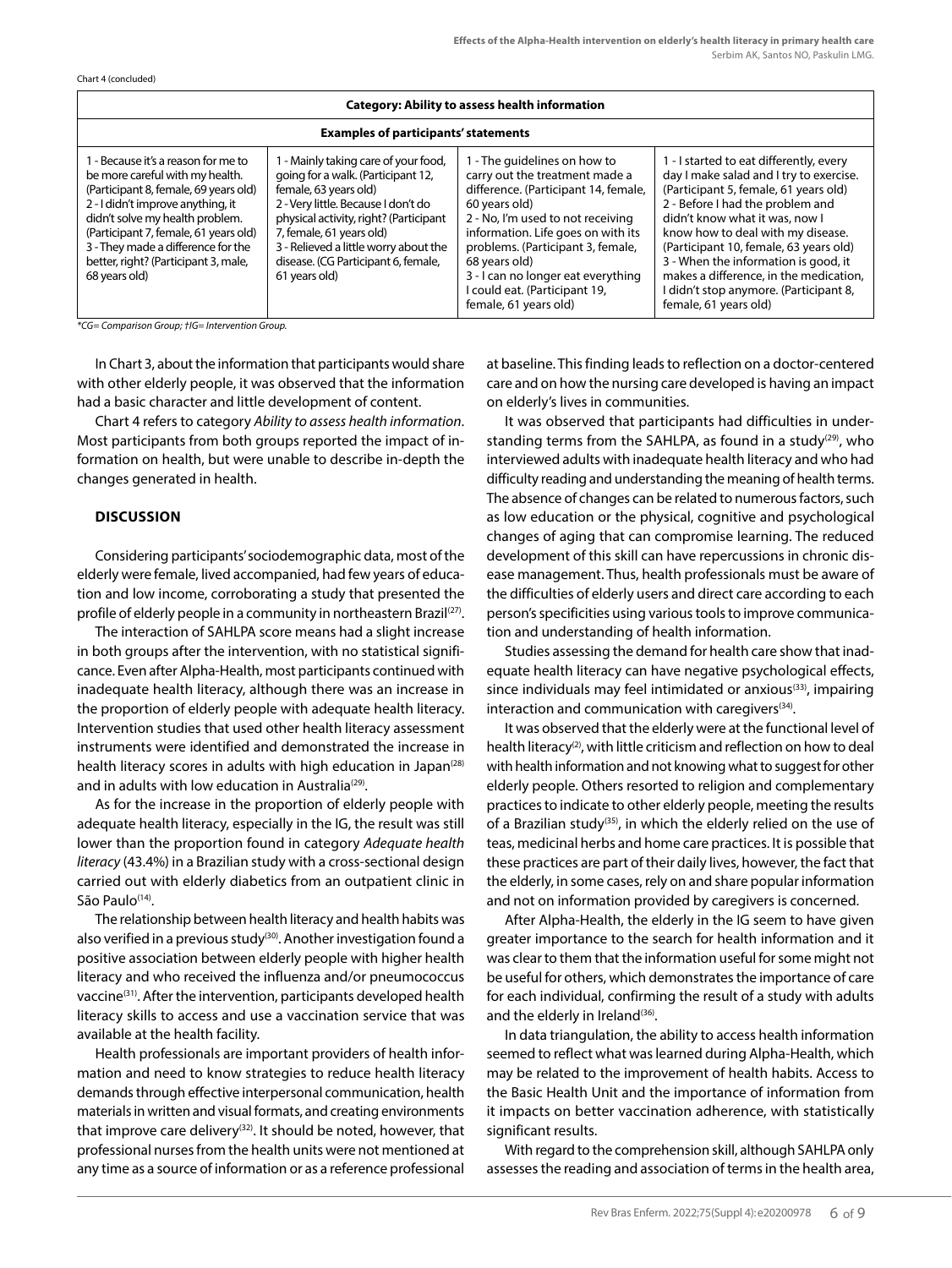in the interaction of the quantitative score or in the qualitative results, demonstrations of changes in this skill were not observed in participants' reports, being a result that remained unchanged and converged in the present study.

Even without statistical significance, there was an increase in health literacy scores (SAHLPA-18), which was also noticeable in the qualitative stage. There was an improvement in the performance of elderly's health literacy skills, since they were more confident and empowered (considering the starting point) to deal with the information and the health situation, supporting the study<sup>(28)</sup>, who also noted the development of health literacy skills in quantitative and qualitative results.

#### **Study limitations**

This study has limitations, the main one being the number of losses (more than expected), which may be justified by the long period of time of the intervention, which may have impaired the elderly's participation. Considering that the SAHLPA score words were mentioned during the intervention, this increase was expected, which may be related to previous learning difficulties in childhood and/or related to the cognitive decline of aging. Furthermore, the instrument for assessing health literacy, SAHLPA, considered the best choice among the instruments already validated in Brazil, may not have been the most suitable for the assessment of a vulnerable population, with low education, such as participants. There is still a scarcity of studies that carried out interventions with the elderly and that had health literacy as an outcome, making it difficult to compare the results.

#### **Contributions to nursing**

The Alpha-Health intervention proved to be an important device for the development of elderly's health literacy as well as for changing elderly's habits in a community. These results have implications in practice, especially in care strategies, with an emphasis on the elderly's role and on the potential for formulating and structuring health education activities in PHC.

The implementation of health literacy programs with elderly groups can encourage the development of skills necessary for autonomy, chronic condition management and elderly's knowledge. Interventions of this type contribute to the link between elderly and nurses, as well as becoming an important source of health information, focused on the qualification of nursing care in PHC.

# **CONCLUSION**

The Alpha-Health intervention improved health literacy scores, although without statistical significance. Health habits such as having vaccinations, three meals a day and eating meat improved statistically significantly. The development of health literacy skills could be seen in the final assessment of the qualitative results, with elderly people relatively more confident and critical in relation to the search, communication and assessment of health information. In data triangulation, convergence was verified by the improvement of health habits and by the increase in knowledge about health and self-care. The ability to understand health information remained similar at baseline and follow-up, possibly related to elderly's socioeconomic aspects.

For future studies, it is suggested to investigate elderly Brazilians in different contexts, those with low education, the illiterate and even the elderly with a higher level of education. It is important to explore the barriers and potential to promote health literacy, the development of interventions and new devices, including methodologies that enhance health literacy skills and the exchange of information between the elderly and caregivers.

#### **ACKNOWLEDGMENT**

This work was carried out with the support of the Brazilian National Council for Scientific and Technological Development (CNPq - *Conselho Nacional de Desenvolvimento Científico e Tecnológico*).

#### **SUPPLEMENTARY MATERIAL**

Serbim AK, Paskulin LMG. Efeitos de uma intervenção educativa na alfabetização em saúde de idosos na atenção primária. 2020. Tese (Doutorado em Enfermagem). Universidade Federal do Rio Grande do Sul. Available from:<http://hdl.handle.net/10183/219849>.

#### **REFERENCES**

- 1. Trezona A, Rowlands G, Nutbeam D. Progress in implementing National policies and strategies for health literacy: what have we learned so far? Int J Environ Res Public Health. 2018;15(7). https://doi.org/10.3390/ijerph15071554
- 2. Nutbeam D. Health literacy as a public health goal: a challenge for contemporary health education and communication strategies into the 21st century. Health Promot Int. 2000;15(3):259–67. https://doi.org/10.1093/heapro/15.3.259
- 3. Sorensen K, Van Den Broucke S, Fullam J, Doyle G, Pelikan J, Slonska Z, et al. Health literacy and public health: a systematic review and integration of definitions and models. BMC Public Health. 2012;12(1):80. https://doi.org/10.1186/1471-2458-12-80
- 4. Begoray DL, Kwan B. A Canadian exploratory study to define a measure of health literacy. Health Promot Int. 2012;27(1):23–32. https://doi. org/10.1093/heapro/dar015
- 5. Sorensen K, Pelikan JM, Röthlin F, Ganahl K, Slonska Z, Doyle G, et al. Health literacy in Europe: comparative results of the European health literacy survey (HLS-EU). Eur J Public Health. 2015;25(6):1053–8. https://doi.org/10.1093/eurpub/ckv043
- 6. Berkman ND, Sheridan SL, Donahue KE, Halpern DJ, Crotty K. Low Health Literacy and Health Outcomes: An Updated Systematic Review. Ann Intern Med. 2011;155(2):97–107. https://doi.org/10.7326/0003-4819-155-2-201107190-00005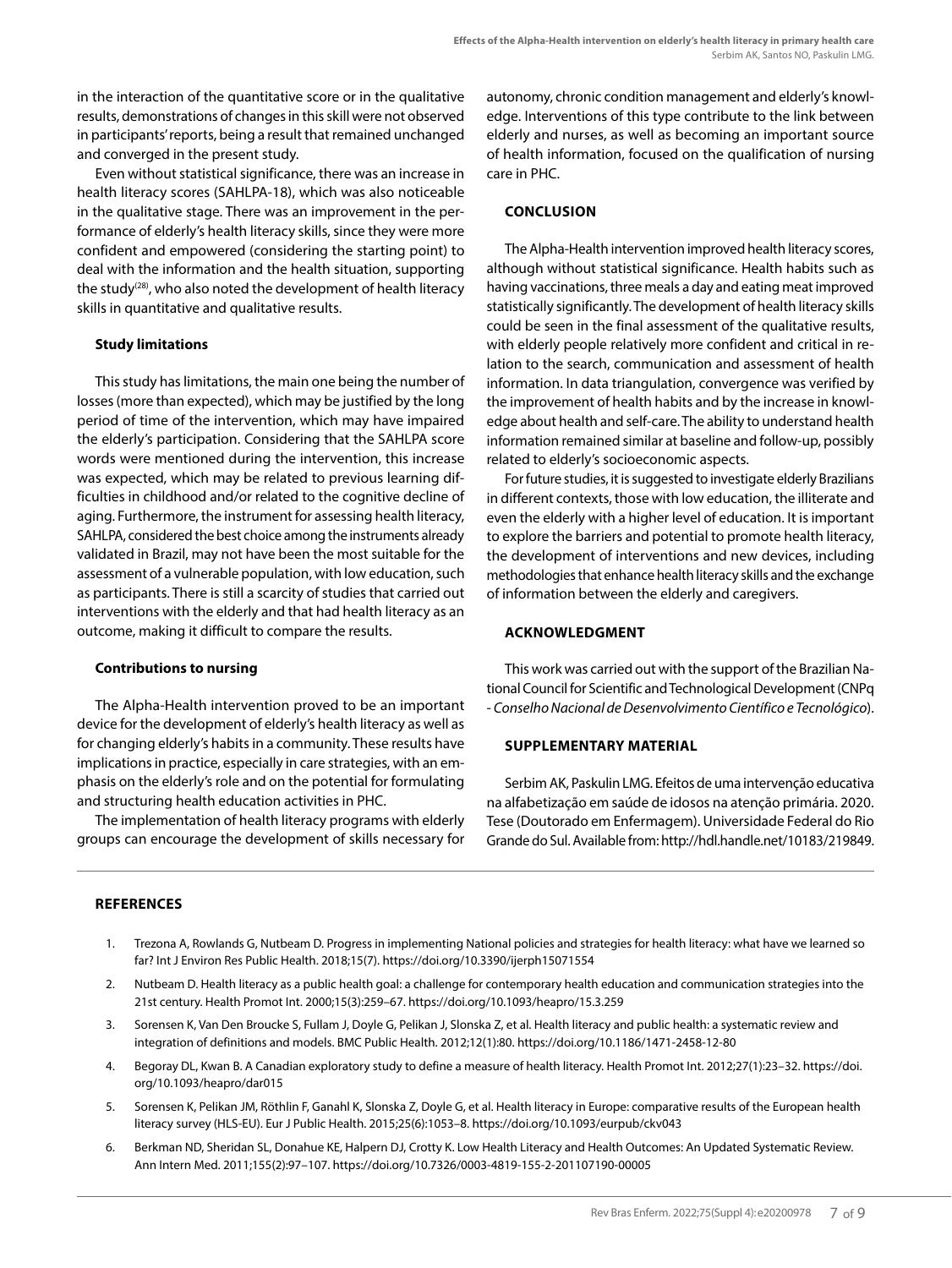- 7. Hardie N, Kyanko K, Busch S, Losasso A, Levin R. Health Literacy and Health Care Spending and Utilization in a Consumer-Driven Health Plan. J Health Commun. 2011;16(3):308–21. https://doi.org/10.1080/10810730.2011.604703
- 8. Bostock S, Steptoe A. Association between low functional health literacy and mortality in older adults: longitudinal cohort study. BMJ. 2012;344:e1602. https://doi.org/10.1136/bmj.e1602
- 9. Carthery-Goulart MT, Anghinah R, Areza-Fegyveres R, Bahia VS, Brucki SMD, Damin A, et al. Performance of a Brazilian population on the test of functional health literacy in adults. Revista de Saúde Pública. 2009; 43(4):631–8. https://doi.org/10.1590/S0034-89102009005000031
- 10. Rodrigues R, de Andrade SM, González AD, Birolim MM, Mesas AE. Cross-cultural adaptation and validation of the Newest Vital Sign (NVS) health literacy instrument in general population and highly educated samples of Brazilian adults. Public Health Nutr. 2017;20(11):1907–13. https://doi.org/10.1017/S1368980017000787
- 11. Borges FM, Silva ARV da, Lima LH de O, Almeida PC de, Vieira NFC, Machado ALG. Health literacy of adults with and without arterial hypertension. Revista Brasileira de Enfermagem. 2019;72(3):646–53. https://doi.org/10.1590/0034-7167-2018-0366
- 12. Martins NFF, Abreu DPG, Silva BT, Bandeira EDO, Lima JP de, Mendes JM. Functional literacy on health of elderly people in a family health unit. Rev Enferm do Cent Oeste Min. 2019;9:1–10. https://doi.org/10.19175/recom.v9i0.2937
- 13. Apolinario D, Braga R de COP, Magaldi RM, Busse AL, Campora F, Brucki S, et al. Short Assessment of Health Literacy for Portuguese-speaking Adults. Revista de Saúde Pública 2012;46(4):702–11. https://doi.org/10.1590/S0034-89102012005000047
- 14. Souza JG, Apolinario D, Magaldi RM, Busse AL, Campora F, Jacob-Filho W. Functional health literacy and glycaemic control in older adults with type 2 diabetes: a cross-sectional study. BMJ Open. 2014;4(2):e004180–e004180. https://doi.org/10.1136/bmjopen-2013-004180
- 15. Coll-Planas L, Blancafort S, Rojano X, Roqué M, Monteserín R. Promoting self-management, health literacy and social capital to reduce health inequalities in older adults living in urban disadvantaged areas: protocol of the randomised controlled trial AEQUALIS. BMC Public Health. 2018;18(1):345. https://doi.org/10.1186/s12889-018-5219-x
- 16. Manafo E, Wong S. Health literacy programs for older adults: a systematic literature review. Health Educ Res. 2012;27(6):947–60. https://doi. org/10.1093/her/cys067
- 17. Des Jarlais DC, Lyles C, Crepaz N, Group T. Improving the reporting quality of nonrandomized evaluations of behavioral and public health interventions: the TREND statement. Am J Public Health. 2004;94(3):361-6. https://doi.org/10.2105/ajph.94.3.361
- 18. Instituto Brasileiro de Geografia e Estatística (IBGE). Brasil/Alagoas/Arapiraca. Panorama [Internet]. 2019 [cited 2019 Dec 20]. Available from: https://cidades.ibge.gov.br/brasil/al/arapiraca/panorama
- 19. Apolinario D, Lichtenthaler D, Magaldi R, Soares A, Busse A, Amaral J, et al. Using temporal orientation, category fluency, and word recall for detecting cognitive impairment: the 10-point cognitive screener (10-CS). Int J Geriatr Psychiatry. 2015;31(1):4-12. https://doi.org/10.1002/gps.4282
- 20. Paskulin LMG, Aires M, Valer DB, De Morais EP, De Almeida Freitas IB. Adaptation of an instrument to measure health literacy of older people. Acta Paul Enferm. 2011;24(2):271-7. https://doi.org/10.1590/S0103-21002011000200018
- 21. Brasil. Ministério da Saúde. Caderneta de saúde da pessoa idosa. In: Ministério Da Saúde, organizador. Ministério da Saúde [Internet]. 4a. Brasília - DF; 2017[cited 2019 Dec 20]. 60 p. Available from: https://portalarquivos2.saude.gov.br/images/pdf/2017/setembro/27/ CADERNETA-PESSOA-IDOSA-2017-Capa-miolo.pdf 40.
- 22. Serbim AK, Paskulin LMG, Nutbeam D. Improving health literacy among older people through primary health care units in Brazil: fearsibility study. Health Promot Int. 2019;daz121. https://doi.org/10.1093/heapro/daz121
- 23. Organização Mundial da Saúde. Envelhecimento ativo: uma política de saúde. BRASÍLIA DF; 2005. 62 p. Available from: https://bvsms. saude.gov.br/bvs/publicacoes/envelhecimento\_ativhttps://bvsms.saude.gov.br/bvs/publicacoes/envelhecimento\_ativo.pdfo.pdf
- 24. Guimarães LSP, Hirakata VN. Use of the generalized estimating equation model in longitudinal data analysis. Rev HCPA [Internet]. 2012[cited 2019 Dec 20];32(4):503-11. Available from: https://seer.ufrgs.br/hcpa/article/view/36971/23993
- 25. Minayo MC de S. O desafio do conhecimento: pesquisa qualitativa em saúde. 9a. São Paulo: Hucitec; 2006. 406 p.
- 26. Oliveira JLC, Magalhães AMM, Misue-Matsuda L. Mixed methods in nursing research: application possibilities according to Creswell. Texto Contexto Enferm. 2018;27(2):1-8. https://doi.org/10.1590/0104-070720180000560017
- 27. Sousa FDJD, Gonçalves LHT, Paskulin LGM, Gamba MA. Sociodemographic profile and social support of elderly persons in primary care. Rev Enferm UFPE. 2018;12(4):824. https://doi.org/10.5205/1981-8963-v12i4a22855p824-831-2018
- 28. Ishikawa H, Yamaguchi I, Nutbeam D, Kato M, Okuhara T, Okada M, et al. Improving health literacy in a Japanese community population: a pilot study to develop an educational programme. Health Expect. 2018;21(4):814–21. https://doi.org/10.1111/hex.12678
- 29. Muscat DM, Morony S, Shepherd HL, Smith SK, Dhillon HM, Trevena L, et al. Development and field testing of a consumer shared decisionmaking training program for adults with low literacy. Patient Educ Couns. 2015;98(10):1180–8. https://doi.org/10.1016/j.pec.2015.07.023
- 30. Aaby A, Friis K, Christensen B, Rowlands G, Maindal HT. Health literacy is associated with health behaviour and self-reported health: a large population-based study in individuals with cardiovascular disease. Eur J Prev Cardiol. 2017;24(17):1880–8. https://doi. org/10.1177/2047487317729538
- 31. Bennett IM, Chen J, Soroui JS, White S. The contribution of health literacy to disparities in self-rated health status and preventive health behaviors in older adults. Ann Fam Med. 2009;7(3):204-11. https://doi.org/10.1370/afm.940